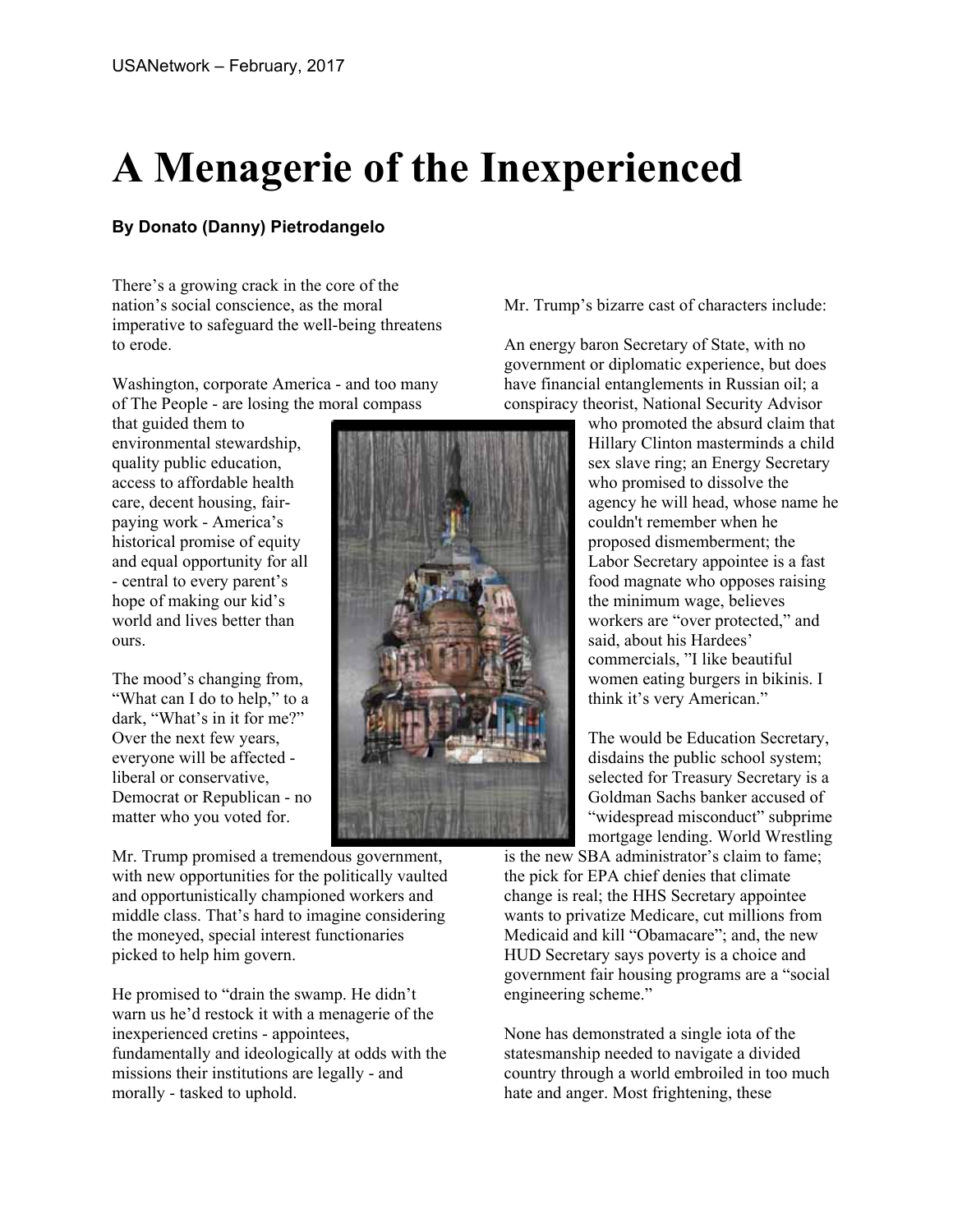"outsiders" will have the power to make institutional and policy changes that will hurt and haunt us for years to come.

Why should you care? Because Trump played you and to you, he promised to make things better for you, the common folk. First act, appoint the *entitled* to rule the *unentitled.*

Where are your advocates in this lineup? Where are the people who will have your back? Looking at their professional and personal resumes, most of these people don't know or care you exist. Unless you can make them money.

One of the most myopic and ill-conceived plans for change is the crusade - the obsession - to gut the Affordable Care Act (ACA) - "Obamacare."  $E_{\text{SEP}}$ :  $A$ gain, why should you care?

Because everyone of us has benefited from Obamacare. Everyone. Regardless of where you get your get you insurance - work, an ACA exchange, or your own pocket.

A recent report by CNN lays it out in detail. The ACA: allows children under 26 to stay on their parent's insurance; prohibits denying coverage because of preexisting conditions; provides free prevention services like mammograms and colonoscopies; requires coverage for maternal care and mental health services; requires businesses with more than 50 employees to offer health plans; and more.

Because it's given everyone unprecedented

protection, repealing the law, will trigger a chain of cascading effects, that can reverse the progress towards accessibility, increase the cost, reduce the scope and reshape our health care delivery system.

About 20 million people got insurance under the ACA. If they lose it, and say, get the flu, they'll go to an ER. If they can't afford to pay, the hospital "cost shifts" the loss, passing it on to insurance companies, by charging them more for services to patients insured by the company. But ultimately, you pay for that ER visit, through higher deductibles and premiums - passed on to you by your insurer.

All of this is an ironic circle, since with insurance they could have gotten a flu shot or gone to a doctor's office, not visit the ER at your expense.

Over the next few years your world is going to change; most likely not for the better. That is, unless you're rich, CEO of a big business, on Wall Street, in Congress or - having paid your \$100,000 initiation fee - a member of the Mar-alago Club.

But, we made it through Reagan and Bush II, and were rewarded with an elegant man with a true moral compass. So, in the words of 70s singer Gloria Gaynor, "I (we) will survive." -30-

Pietrodangelo is a freelance writer and fine art photographer. pietro1@pipeline.com